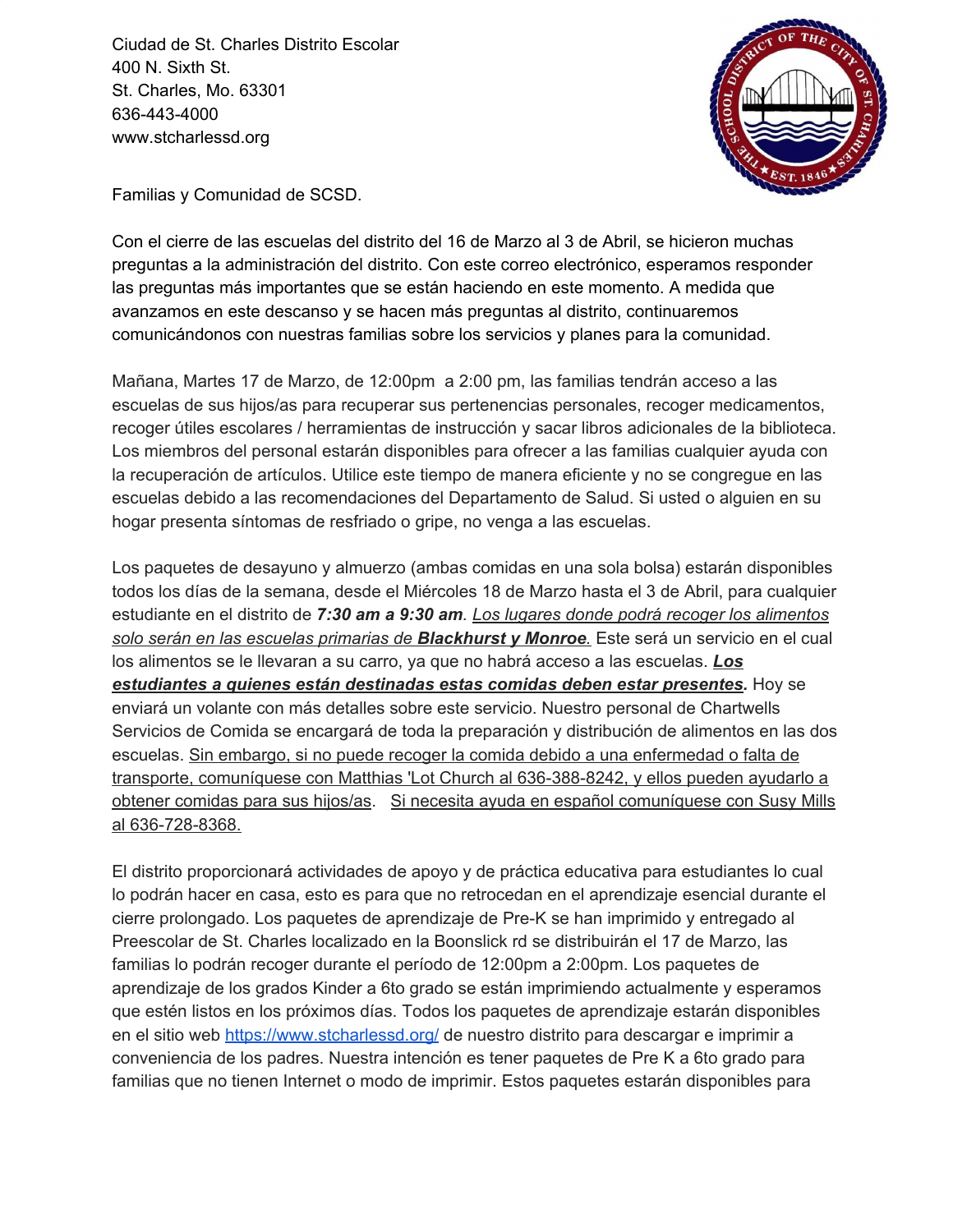recoger durante los horarios de distribución de desayuno y almuerzo en Blackhurst y Monroe a partir del Miércoles 18 de Abril por la mañana.

Los maestros de los grados 7 al 12 están creando actividades de aprendizaje esenciales para que los estudiantes continúen practicando y apoyando habilidades de aprendizaje esenciales. Mantendrán comunicación con los estudiantes a través del correo electrónico, el aula de Google y los sitios web de su salón de clase. Los estudiantes y los padres deben enviar correos electrónicos a los maestros si tienen preguntas. Los maestros se pondrán en contacto con todos sus alumnos antes del final del día Miércoles 18 de Marzo para proporcionar actividades sugerida para casa, recursos en línea que los estudiantes pueden usar en casa (se incluirá nombres de usuario y contraseñas) para mejorar el aprendizaje y ofrecer otros servicios de aprendizaje. Los estudiantes que indicaron que necesitaban un Chromebook o punto de acceso wifi para continuar el trabajo en línea pueden recogerlos en su escuela el 17 de Marzo entre las 12:00 pm y las 2:00 pm. Los estudiantes que están inscritos en los cursos virtuales de LANZAMIENTO continuarán su aprendizaje virtual de manera normal.

Se recomienda y sugerimos que completen este trabajo para garantizar que los estudiantes se mantengan enfocados hacia sus objetivos de aprendizaje, especialmente en las áreas principales y en cualquier curso de MAP, EOC, AP y / o nivel universitario. Los estudiantes que completen este trabajo estarán mejor preparados para evaluaciones Formativas (evaluaciones al fin de curso) y Sumativas (evaluación de progreso) cuando regresen a la escuela.

Además de las escuelas cerradas durante este descanso prolongado, todas las actividades del distrito (incluyendo todos los eventos deportivos y prácticas, conciertos, eventos musicales, etc.) y todos los usos comunitarios de las instalaciones también se han cancelado.

A medida que esta situación continúa progresando, nos mantendremos en estrecha comunicación con nuestras familias y la comunidad para ayudarlos en estos tiempos difíciles. Sabemos que esta situación no es ideal, y el Distrito Escolar de la Ciudad de St. Charles continuará haciendo todo lo que esté a su alcance para educar a nuestros estudiantes mientras ayuda a garantizar su seguridad y la seguridad de nuestra comunidad.

Estamos juntos en esto, Dr. Jason Sefrit Superintendente de Escuelas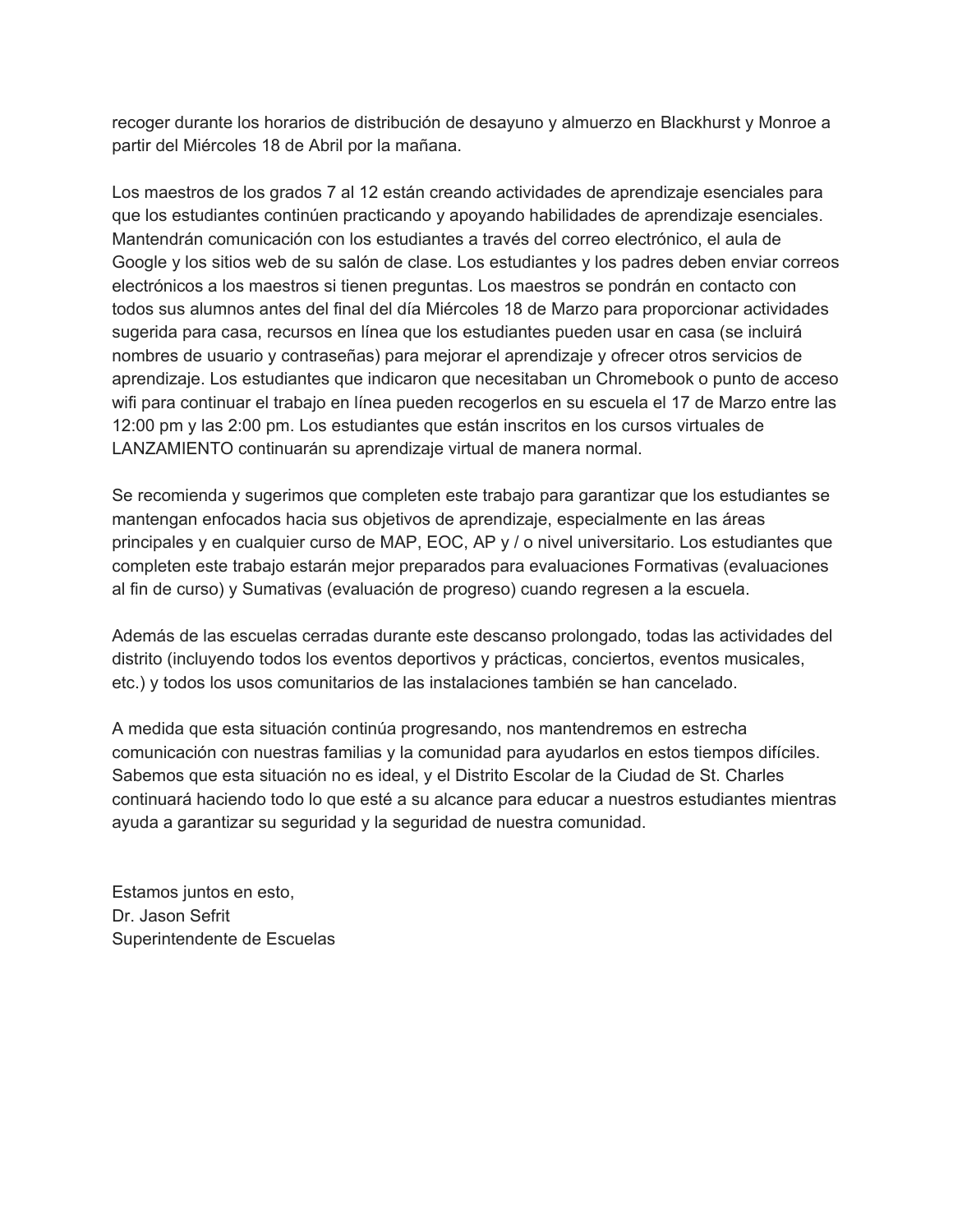Ciudad de St. Charles Distrito Escolar 400 N. Sixth St. St. Charles, Mo. 63301 636-443-4000 www.stcharlessd.org



SCSD Families and Community,

With the closing of district schools from March 16th to April 3rd, many questions have been asked of district administration. With this email, we hope to answer the most important questions being asked at this time. As we progress through this break and more questions are asked of the district, we will continue to communicate to our families about ongoing services and plans for the community.

Tomorrow, Tuesday, March 17 from 12-2 pm, families will have access to buildings to retrieve personal belongings, pick up medicine, pick up student supplies/instructional tools, and check out additional library books. Staff members will be on hand to offer families any assistance with item retrieval. Please use this time efficiently and do not congregate in the schools due to the Health Department recommendations. If you or anyone in your household is exhibiting cold or flu-like symptoms, please do not come to the schools.

Breakfast and lunch packs (both meals in a single bag) will be available every weekday, beginning Wednesday, March 18th- April 3rd for any student in the district from 7:30-9:30 am. Pick-up locations will be at Blackhurst and Monroe Elementary schools. This will be a front door, drive-up service with no access to the schools. The students for whom the meals are intended must be present. A flyer with more details about this service will be sent out today. Our Chartwells Food Service staff will be handling all of the food prep and distribution at the two locations. However, if you are unable to pick up meals due to illness or lack of transportation, please contact Matthias' Lot Church at 636-388-8242, and they can assist in getting meals for your students

The district will provide instructional practice/support activities for students at home so that they do not regress on essential learning during the extended closure. Pre-K learning packets have been printed and delivered to the Early Childhood Center for distribution March 17th for families to pick up during the 12-2 pm time frame. K-6 grade learning packets are currently being printed and will hopefully be ready in the next few days. All learning packets will be available on our district website for downloading and printing at parents' convenience. Our intent is to have PreK-6 packets for families who do not have internet or printing capabilities available to pick up during the Blackhurst and Monroe breakfast/lunch distribution times starting Wednesday morning.

7-12 grade teachers are creating essential learning activities for students to continue to practice and support essential learning skills. They will maintain correspondence with students through email, Google Classroom, and classroom websites. Students and parents should send emails to